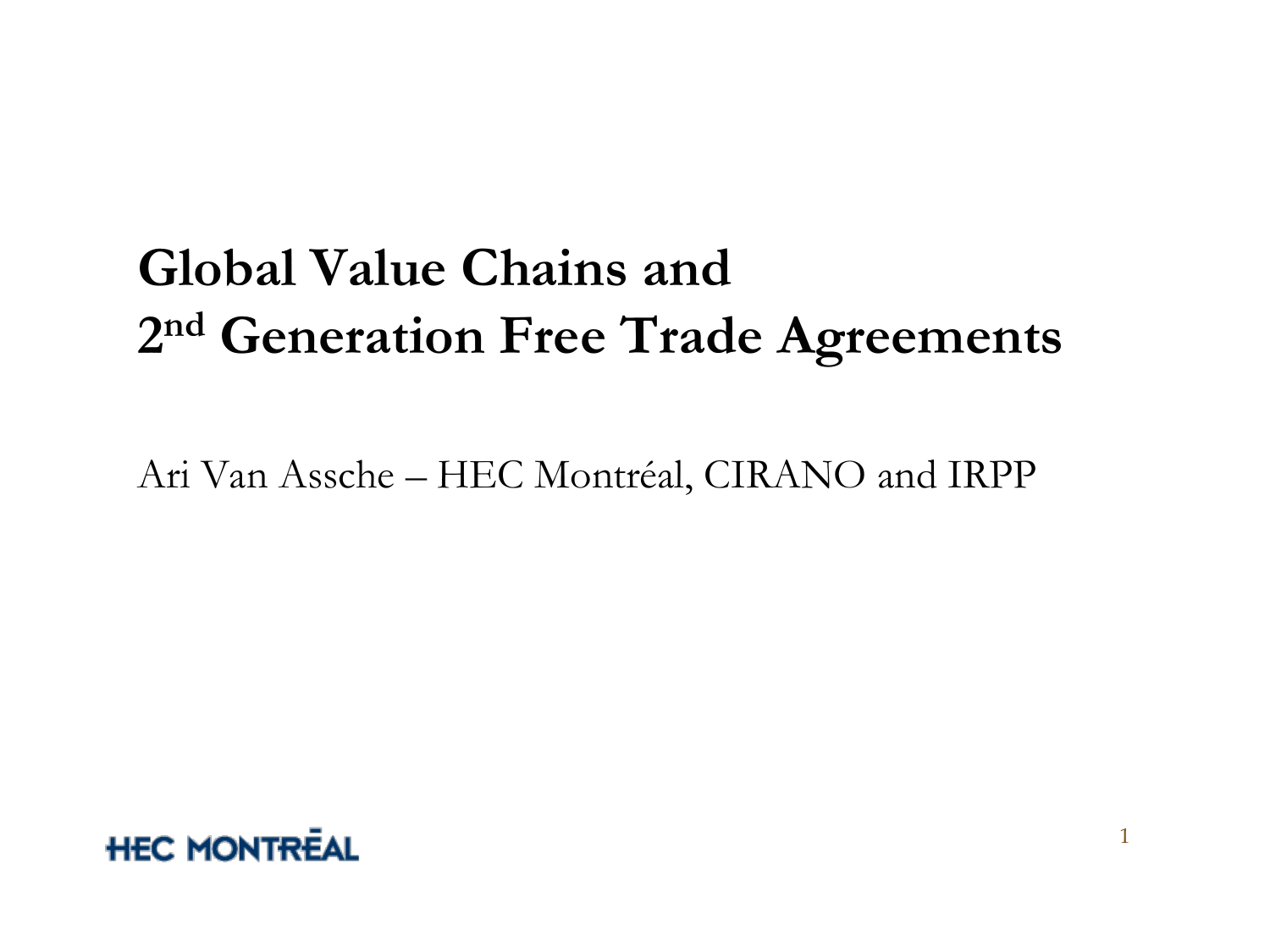## Traditional trade theory and policy

Value chains are local (national production paradigm)

Firms trade to gain access to new markets (*market access)*

Mercantilist trade policy:

- *Export promotion* to increase competitiveness of domestic firms
- *Import protection* to reduce competition from foreign firms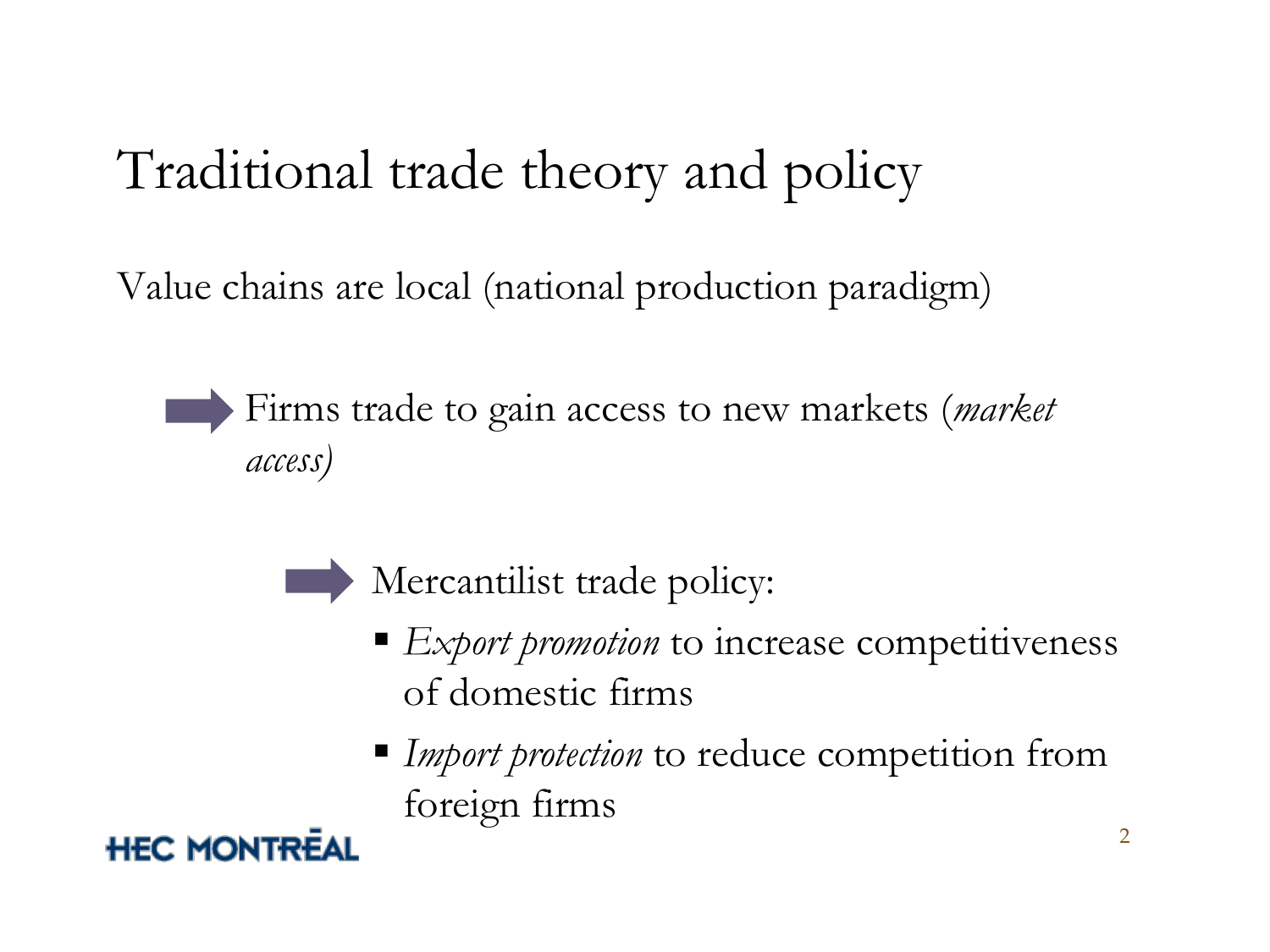## New trade reality...

#### **Today's Globalized Toy**



3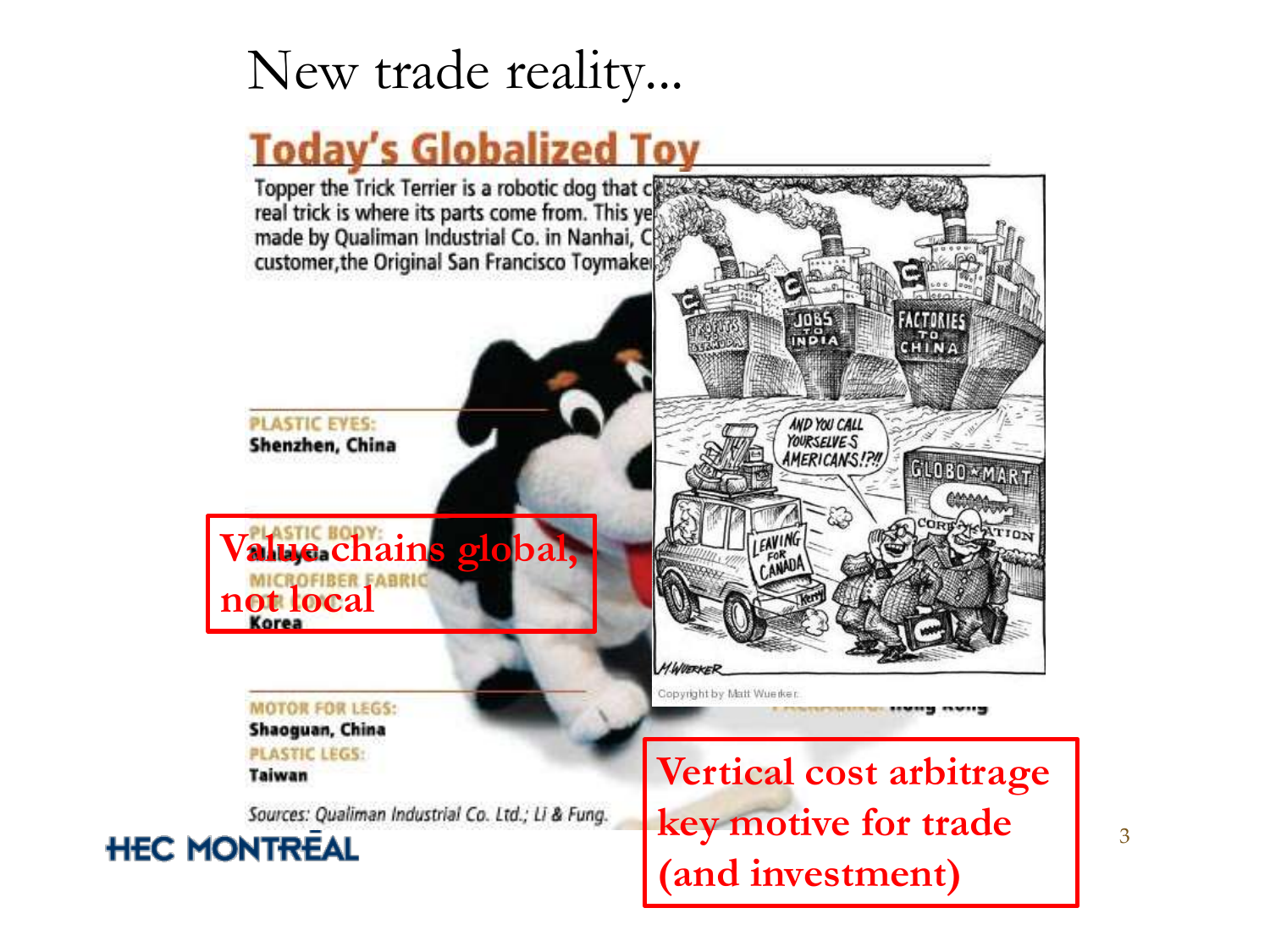# ... New trade policy preferences

- Access to foreign inputs key driver of firms' international competitiveness (Kasahara and Rodrigue 2008; Kasahara and Lapham 2013)
- Rising demand for:
	- tariff reductions on imported intermediates
	- FDI liberalization
	- beyond-the-border trade facilitation and regulation harmonization
- Fear of race-to-the-bottom:
	- demand for labor and environmental standards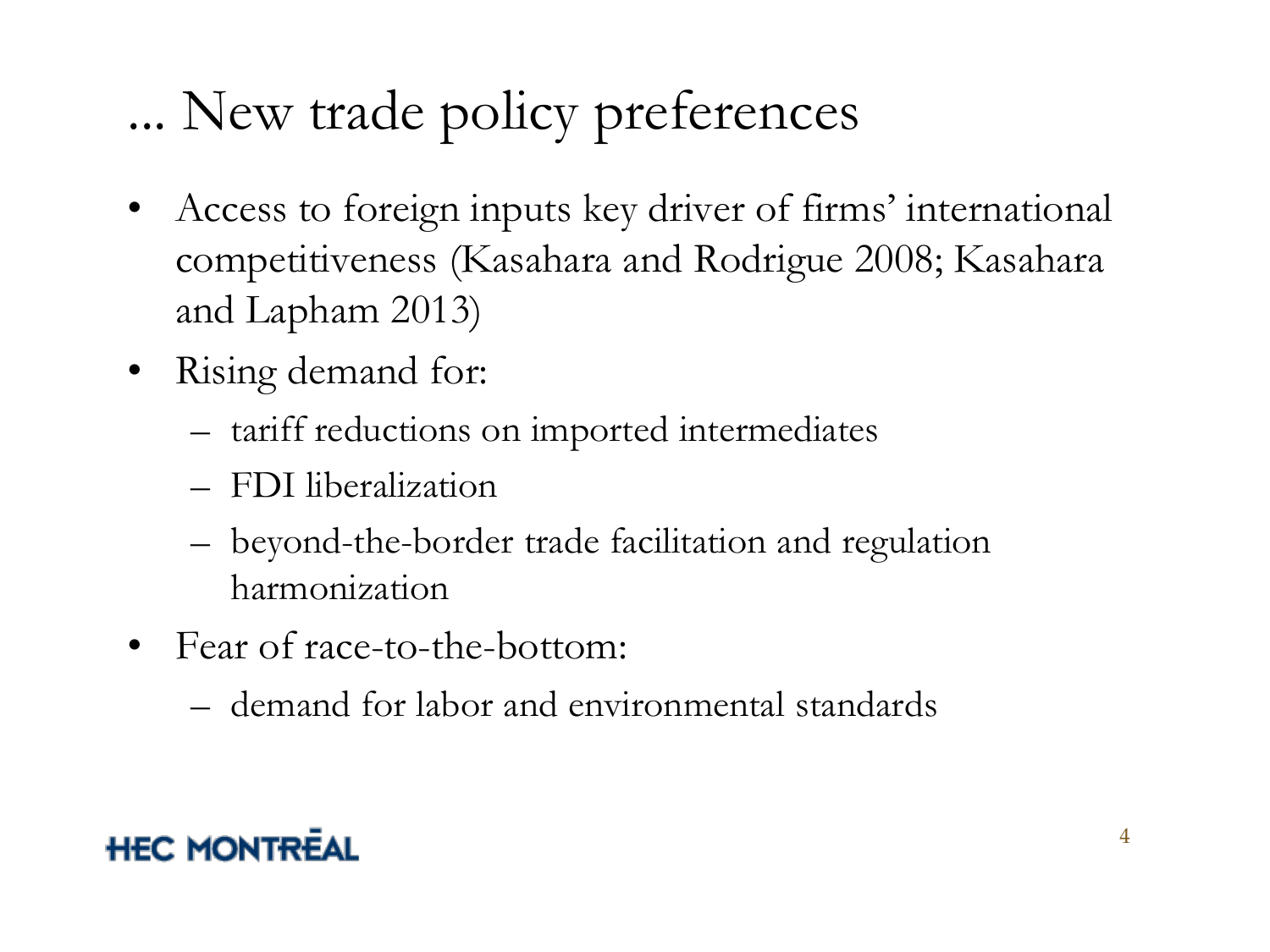### ... New trade agreements

• WTO's shallow integration mandate not equipped for these new issues.

Second-generation trade agreements with deep integration among coalition of the willing

> Countries that are integrated through GVCs are more likely to form PTAs with deep integration (Blanchard and Matschke, 2012; [O](http://www.hec.ca/prodgraphique/normes/logo/logo250.gif)refice and Rocha 2013)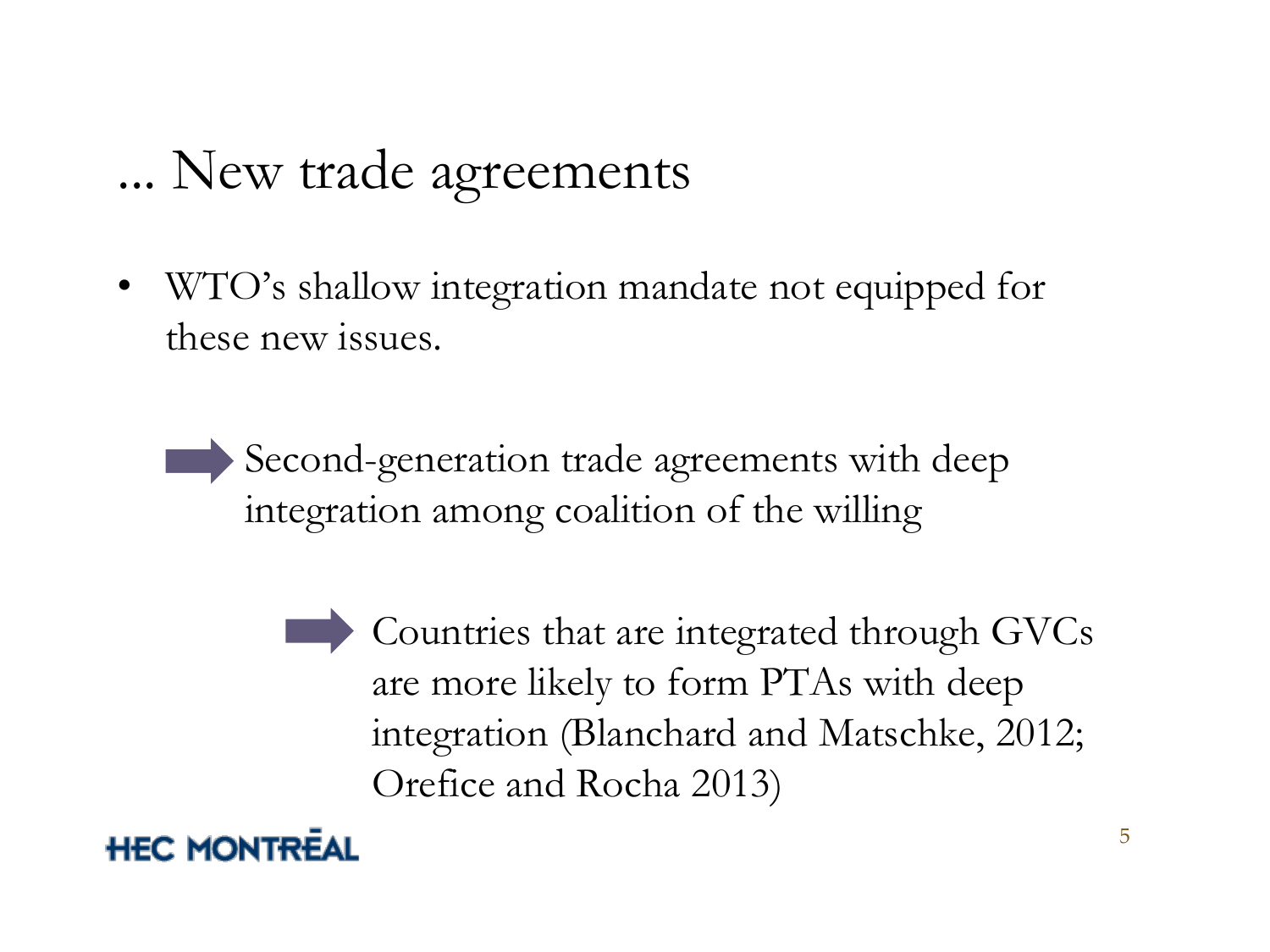## Core negotiating issues in CETA and TPP

- Market access for goods, agriculture and services (traditional)
- FDI liberalization
- IPR protection
- Competition policy
- Trade and investment facilitation
- Regulatory harmonization
- Environmental and labor standards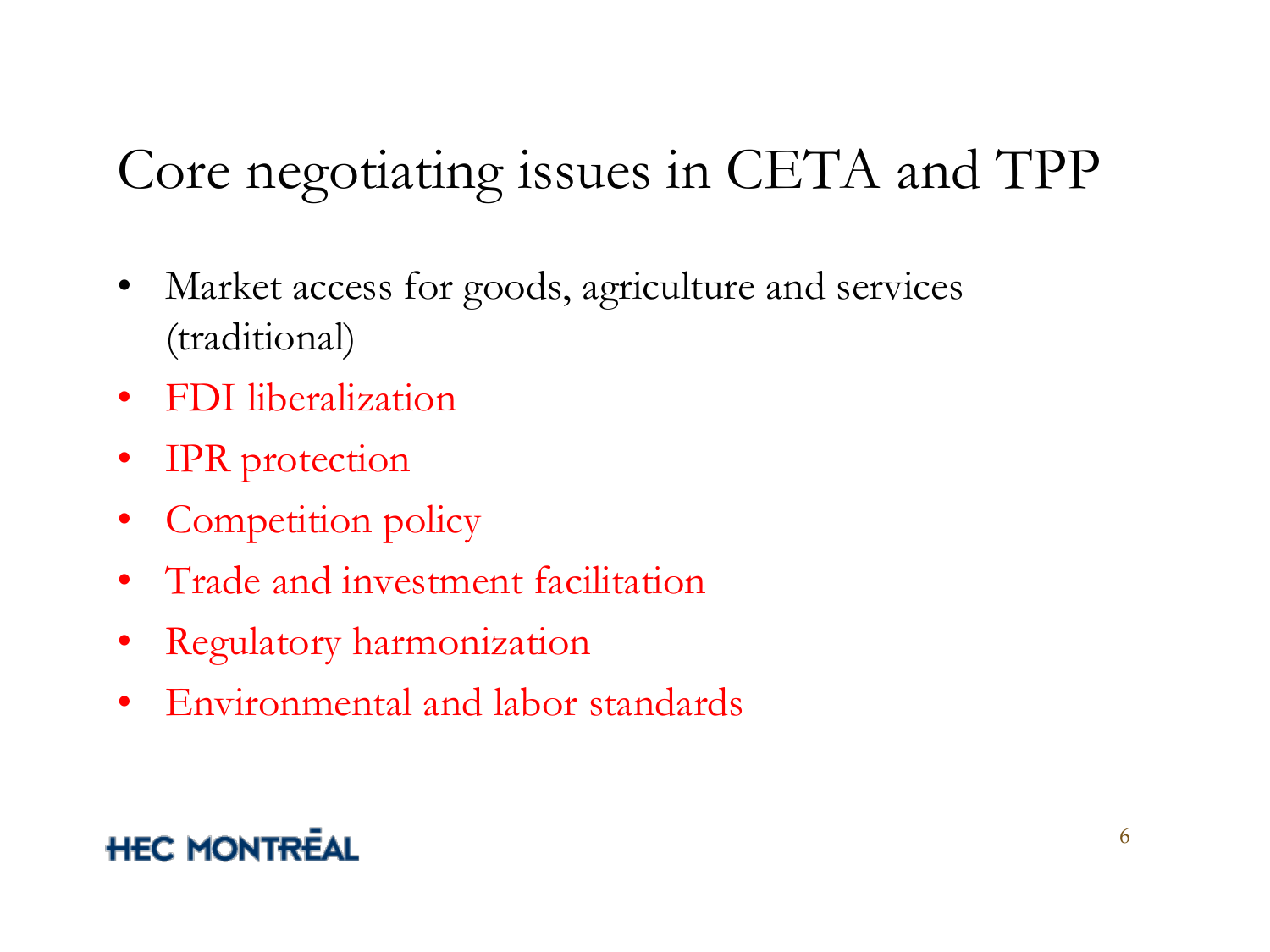### ... New stumbling blocks

- Territoriality: 2<sup>nd</sup> generation trade agreements may create jurisdictional conflicts:
	- Trade negotiators vs. other governmental departments
	- Federal vs. provincial/state (Fafard and Leblond, 2012)
- Fragmentation of traditional interests